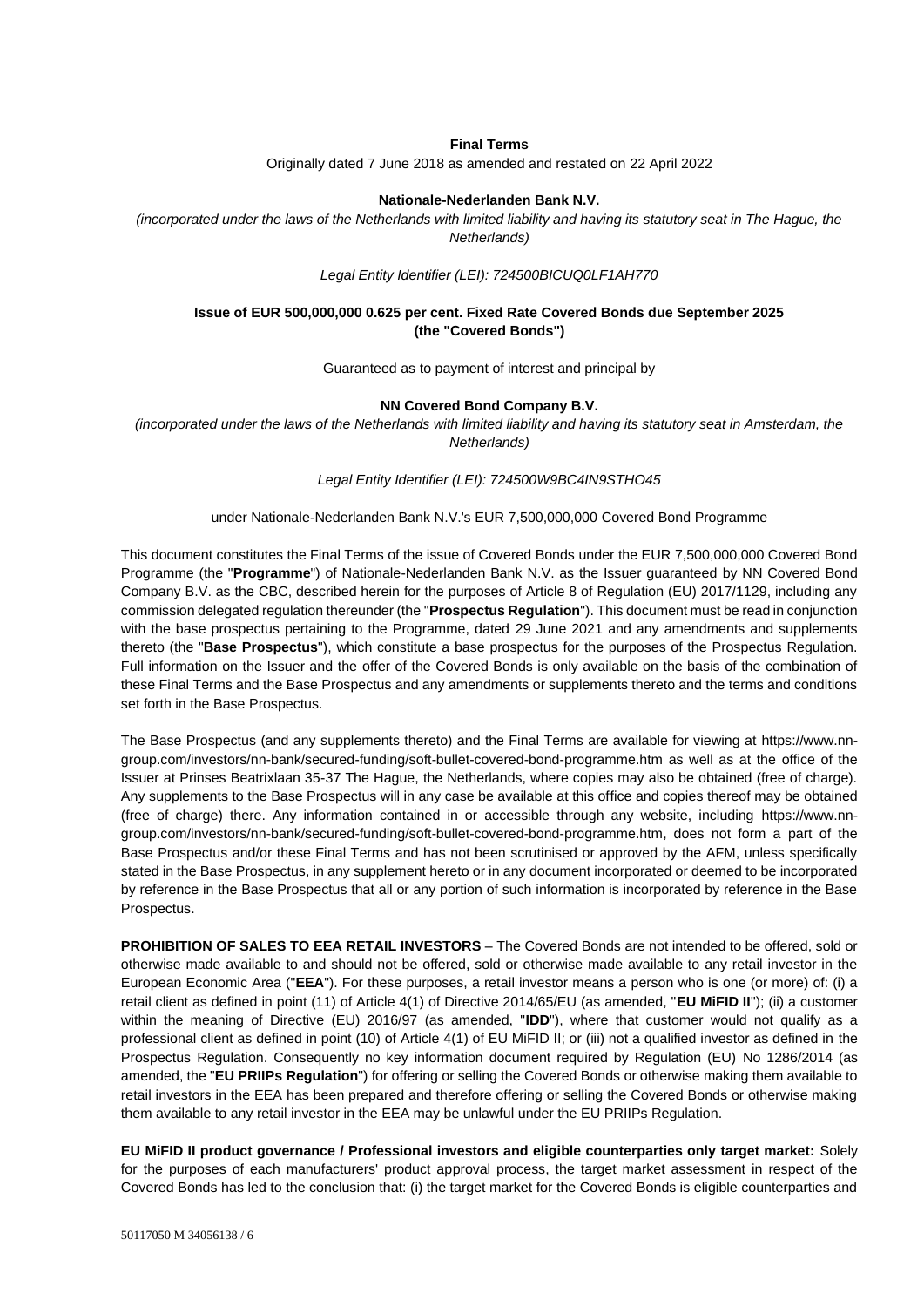professional clients only, each as defined in EU MiFID II; and (ii) all channels for distribution of the Covered Bonds to eligible counterparties and professional clients are appropriate. Any person subsequently offering, selling or recommending the Covered Bonds (an "**EU distributor**") should take into consideration the manufacturers' target market assessment; however, an EU distributor subject to EU MiFID II is responsible for undertaking its own target market assessment in respect of the Covered Bonds (by either adopting or refining the manufacturers' target market assessment) and determining appropriate distribution channels.

**PROHIBITION OF SALES TO UK RETAIL INVESTORS** - The Covered Bonds are not intended to be offered, sold or otherwise made available to and should not be offered, sold or otherwise made available to any retail investor in the United Kingdom ("**UK**"). For these purposes, a retail investor means a person who is one (or more) of: (i) a retail client, as defined in point (8) of Article 2 of Regulation (EU) No 2017/565 as it forms part of UK domestic law by virtue of the European Union (Withdrawal) Act 2018 ("**EUWA**"); (ii) a customer within the meaning of the provisions of the FSMA and any rules or regulations made under the FSMA to implement Directive (EU) 2016/97, where that customer would not qualify as a professional client, as defined in point (8) of Article 2(1) of Regulation (EU) No 600/2014 as it forms part of UK domestic law by virtue of the EUWA; or (iii) not a qualified investor as defined in Article 2 of Regulation (EU) 2017/1129 as it forms part of UK domestic law by virtue of the EUWA. Consequently no key information document required by Regulation (EU) No 1286/2014 as it forms part of UK domestic law by virtue of the EUWA (the "**UK PRIIPs Regulation**") for offering or selling the Covered Bonds or otherwise making them available to retail investors in the UK has been prepared and therefore offering or selling the Covered Bonds or otherwise making them available to any retail investor in the UK may be unlawful under the UK PRIIPs Regulation.

**UK MiFIR product governance / Professional investors and ECPs only target market** – Solely for the purposes of each manufacturers' product approval process, the target market assessment in respect of the Covered Bonds has led to the conclusion that: (i) the target market for the Covered Bonds is only eligible counterparties, as defined in the FCA Handbook Conduct of Business Sourcebook ("**COBS**"), and professional clients, as defined in Regulation (EU) No 600/2014 as it forms part of UK domestic law by virtue of the European Union (Withdrawal) Act 2018 ("**UK MiFIR**"); and (ii) all channels for distribution of the Covered Bonds to eligible counterparties and professional clients are appropriate. Any person subsequently offering, selling or recommending the Covered Bonds (a "**UK distributor**") should take into consideration the manufacturers/s'] target market assessment; however, a UK distributor subject to the FCA Handbook Product Intervention and Product Governance Sourcebook (the "**UK MiFIR Product Governance Rules**") is responsible for undertaking its own target market assessment in respect of the Covered Bonds (by either adopting or refining the manufacturers' target market assessment) and determining appropriate distribution channels.

The Covered Bonds and the Guarantee have not been and will not be registered under the US. Securities Act of 1933, as amended (the "**Securities Act**"), or the securities laws of any state of the United States or other jurisdiction of the United States. The securities may not be offered or sold within the U.S. or to, or for the account or benefit of, U.S. persons (as defined in Regulation S), except pursuant to an exemption from, or in a transaction not subject to, the registration requirements of the Securities Act and applicable state or local securities laws. Accordingly, the Covered Bonds are being offered, sold or delivered only to non-U.S. persons (as defined in Regulation S) outside the United States in reliance on Regulation S.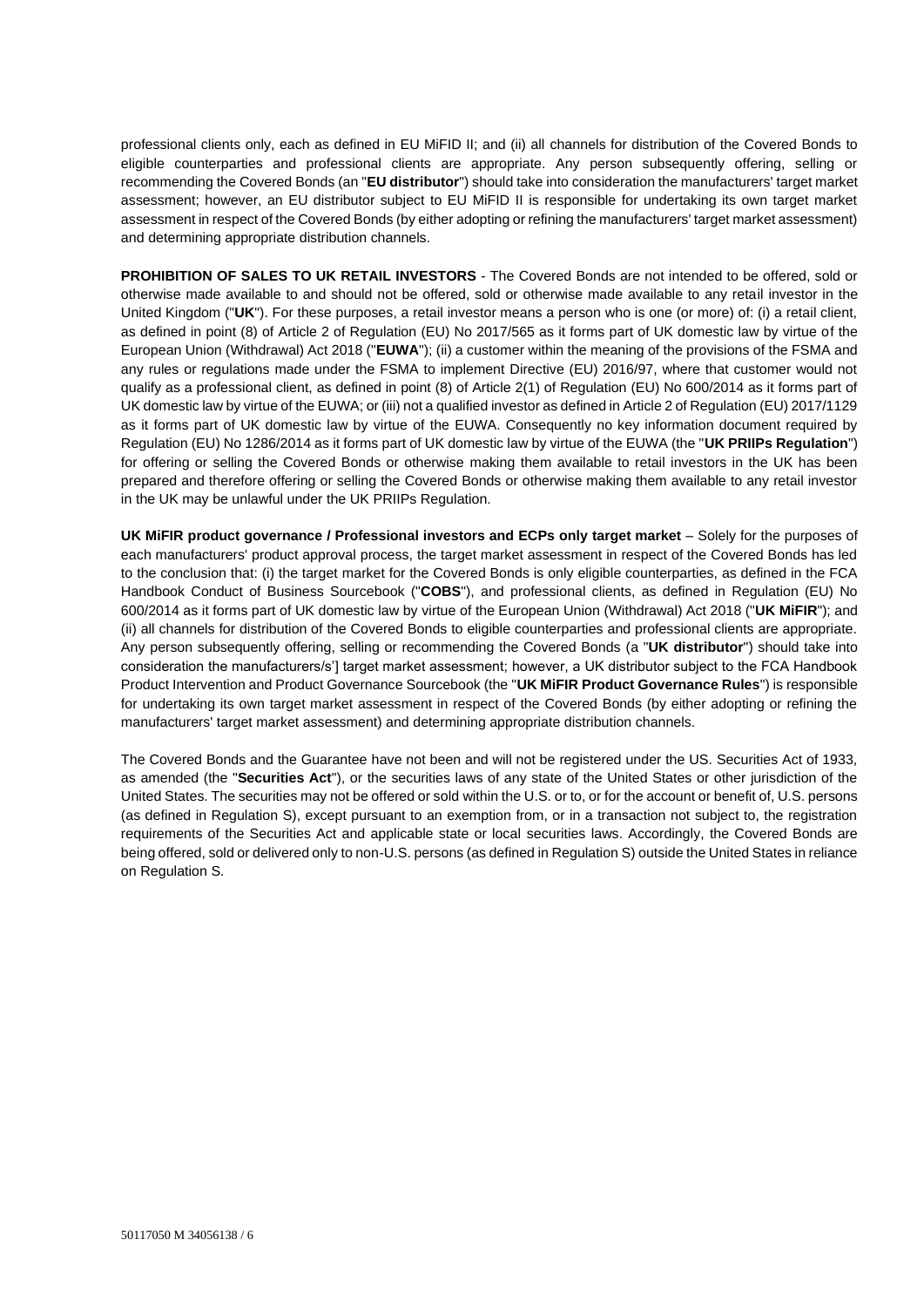## **PART A – CONTRACTUAL TERMS**

These Final Terms are to be read in conjunction with the Terms and Conditions (the "**Terms and Conditions**") set forth in section 5 (*Covered Bonds*) of the Base Prospectus. The Terms and Conditions as supplemented, amended and/or disapplied by these Final Terms constitute the conditions (the "**Conditions**") of the Covered Bonds. Capitalised terms not defined herein have the same meaning as in the Terms and Conditions. Certain capitalised terms in the Conditions which are not defined therein have the meaning set forth in a master definitions agreement (the "**Master Definitions Agreement**") dated 29 June 2020, as the same may be amended, supplemented, restated or otherwise modified from time to time and signed by the Issuer, the CBC, the Security Trustee, the Transferor and certain other parties. All references to numbered Conditions and sections are to Conditions and sections of the Terms and Conditions set forth in section 5 (*Covered Bonds*) of the Base Prospectus.

| 1. | (i)                            | Issuer:                    | Nationale-Nederlanden Bank N.V.                                                                                                                                                                                                                                                                                                                                                                                                                                      |
|----|--------------------------------|----------------------------|----------------------------------------------------------------------------------------------------------------------------------------------------------------------------------------------------------------------------------------------------------------------------------------------------------------------------------------------------------------------------------------------------------------------------------------------------------------------|
|    | (ii)                           | CBC:                       | NN Covered Bond Company B.V.                                                                                                                                                                                                                                                                                                                                                                                                                                         |
| 2. | (i)                            | Series Number:             | 6                                                                                                                                                                                                                                                                                                                                                                                                                                                                    |
|    | (ii)                           | Tranche Number:            | 1                                                                                                                                                                                                                                                                                                                                                                                                                                                                    |
| 3. | Currency:                      |                            | Euro                                                                                                                                                                                                                                                                                                                                                                                                                                                                 |
| 4. | Aggregate Nominal Amount:      |                            | 500,000,000                                                                                                                                                                                                                                                                                                                                                                                                                                                          |
|    | (i)                            | Series:                    | 500,000,000                                                                                                                                                                                                                                                                                                                                                                                                                                                          |
| 5. | <b>Issue Price of Tranche:</b> |                            | 99.534 per cent. of the Aggregate Nominal<br>Amount                                                                                                                                                                                                                                                                                                                                                                                                                  |
| 6. | (i)                            | Specified Denomination(s): | EUR 100,000                                                                                                                                                                                                                                                                                                                                                                                                                                                          |
|    | (ii)                           | <b>Calculation Amount:</b> | EUR 100,000                                                                                                                                                                                                                                                                                                                                                                                                                                                          |
| 7. | (i)                            | <b>Issue Date:</b>         | 11 June 2018                                                                                                                                                                                                                                                                                                                                                                                                                                                         |
|    | (ii)                           | Interest Commencement Date | <b>Issue Date</b>                                                                                                                                                                                                                                                                                                                                                                                                                                                    |
| 8. | <b>Maturity Date:</b>          |                            | 11 September 2025                                                                                                                                                                                                                                                                                                                                                                                                                                                    |
|    | Extended Due for Payment Date: |                            | 11 September 2026                                                                                                                                                                                                                                                                                                                                                                                                                                                    |
|    |                                |                            | If the Final Redemption Amount is not paid in full<br>on the Maturity Date, payment of the unpaid<br>amount will be automatically deferred until the<br>Extended Due for Payment Date, provided that<br>any amount representing the Final Redemption<br>Amount due and remaining unpaid on the<br>Maturity Date may be paid by the CBC on any<br>Specified Interest Payment Date occurring<br>thereafter up to (and including) the Extended Due<br>for Payment Date. |
| 9. | Interest Basis:                |                            | In respect of the period from and including the<br>Interest Commencement Date to (but excluding)<br>the Maturity Date: 0.625 per cent. Fixed Rate                                                                                                                                                                                                                                                                                                                    |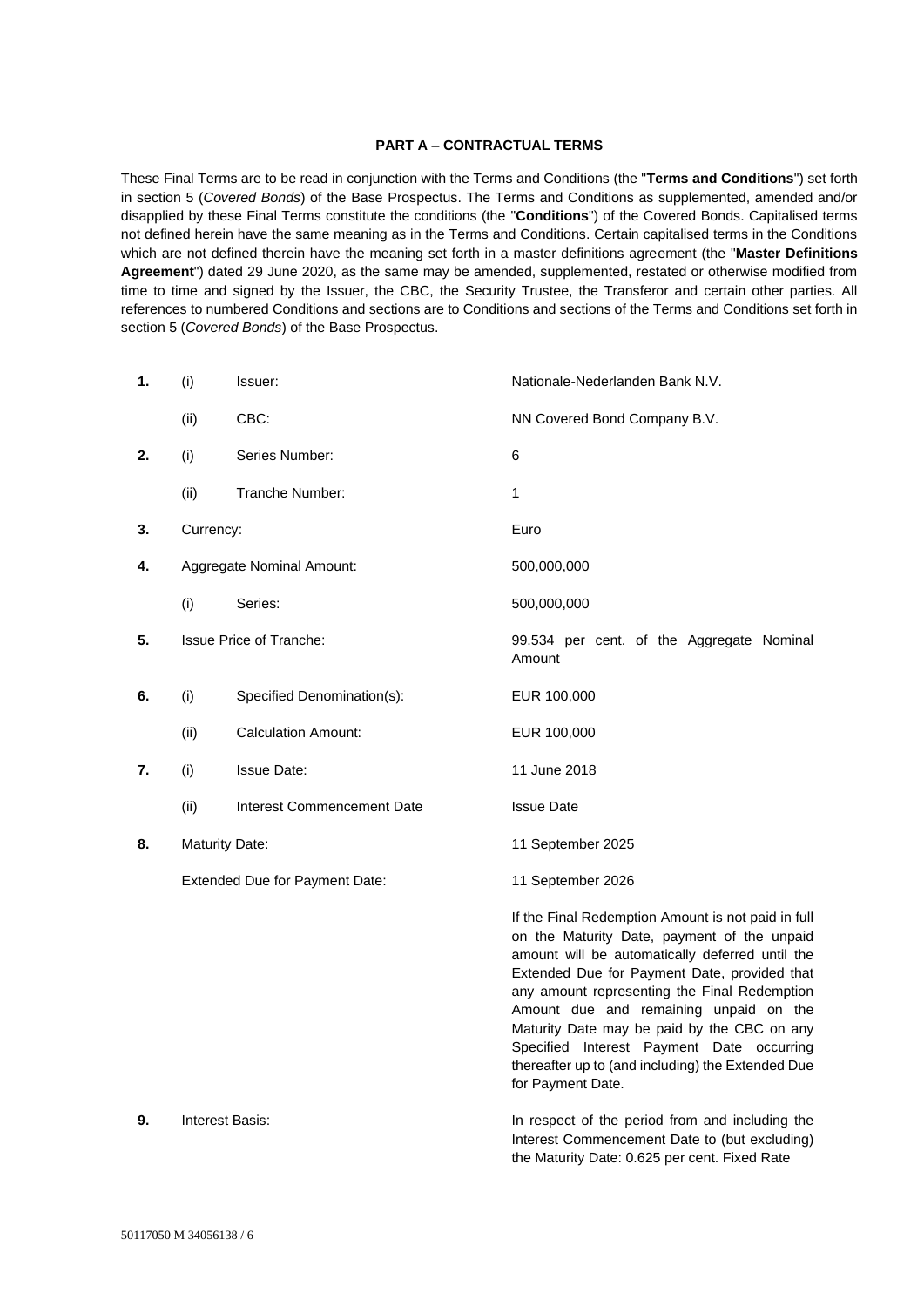If payment of the Guaranteed Final Redemption Amount is deferred in whole or in part, for the period from (and including) the Maturity Date to (and excluding) the Extended Due for Payment Date: 0.625 per cent. Fixed Rate **10.** Redemption/Payment Basis: Redemption at par **11.** Change of Interest Basis or Redemption/Payment Basis Not Applicable 12. Put/Call Options: Not Applicable **13.** Status of the Covered Bonds: Unsubordinated, unsecured, guaranteed **14.** Status of the Guarantee: Unsubordinated, secured (indirectly, through a parallel debt), unguaranteed

### **PROVISIONS RELATING TO INTEREST (IF ANY) PAYABLE**

| 15. | <b>Fixed Rate Covered Bond Provisions:</b> |                                                     | Applicable from (and including) the Issue Date to<br>(but excluding) the Extended Due for Payment<br>Date                                                                                                                                                                                             |
|-----|--------------------------------------------|-----------------------------------------------------|-------------------------------------------------------------------------------------------------------------------------------------------------------------------------------------------------------------------------------------------------------------------------------------------------------|
|     | (i)                                        | Rate(s) of Interest:                                | 0.625 per cent. per annum payable annually in<br>arrear                                                                                                                                                                                                                                               |
|     | (ii)                                       | Interest Payment Date(s):                           | 11 September in each year up to and including<br>the Maturity Date, if applicable subject to the<br>Business Day Convention and thereafter the 11 <sup>th</sup><br>day in each month up to and including the<br>Extended Due for Payment Date if applicable<br>subject to the Business Day Convention |
|     | (iii)                                      | Fixed Coupon Amount(s):                             | EUR 625 per Calculation Amount                                                                                                                                                                                                                                                                        |
|     | (iv)                                       | Broken Amount(s):                                   | Not Applicable                                                                                                                                                                                                                                                                                        |
|     | (v)                                        | <b>Business Day Convention</b>                      |                                                                                                                                                                                                                                                                                                       |
|     |                                            | - Business Day Convention                           | Following Business Day Convention                                                                                                                                                                                                                                                                     |
|     |                                            | - Adjustment or Unadjustment<br>for Interest Period | Unadjusted                                                                                                                                                                                                                                                                                            |
|     | (vi)                                       | <b>Fixed Day Count Fraction:</b>                    | Actual/Actual (ICMA)                                                                                                                                                                                                                                                                                  |
| 16. |                                            | <b>Floating Rate Covered Bond Provisions:</b>       | Not Applicable                                                                                                                                                                                                                                                                                        |
| 17. | Zero Coupon Covered Bond Provisions:       |                                                     | Not Applicable                                                                                                                                                                                                                                                                                        |
|     | PROVISIONS RELATING TO REDEMPTION          |                                                     |                                                                                                                                                                                                                                                                                                       |
| 18. | <b>Issuer Call:</b>                        |                                                     | Not Applicable                                                                                                                                                                                                                                                                                        |
| 19. | <b>Investor Put:</b>                       |                                                     | Not Applicable                                                                                                                                                                                                                                                                                        |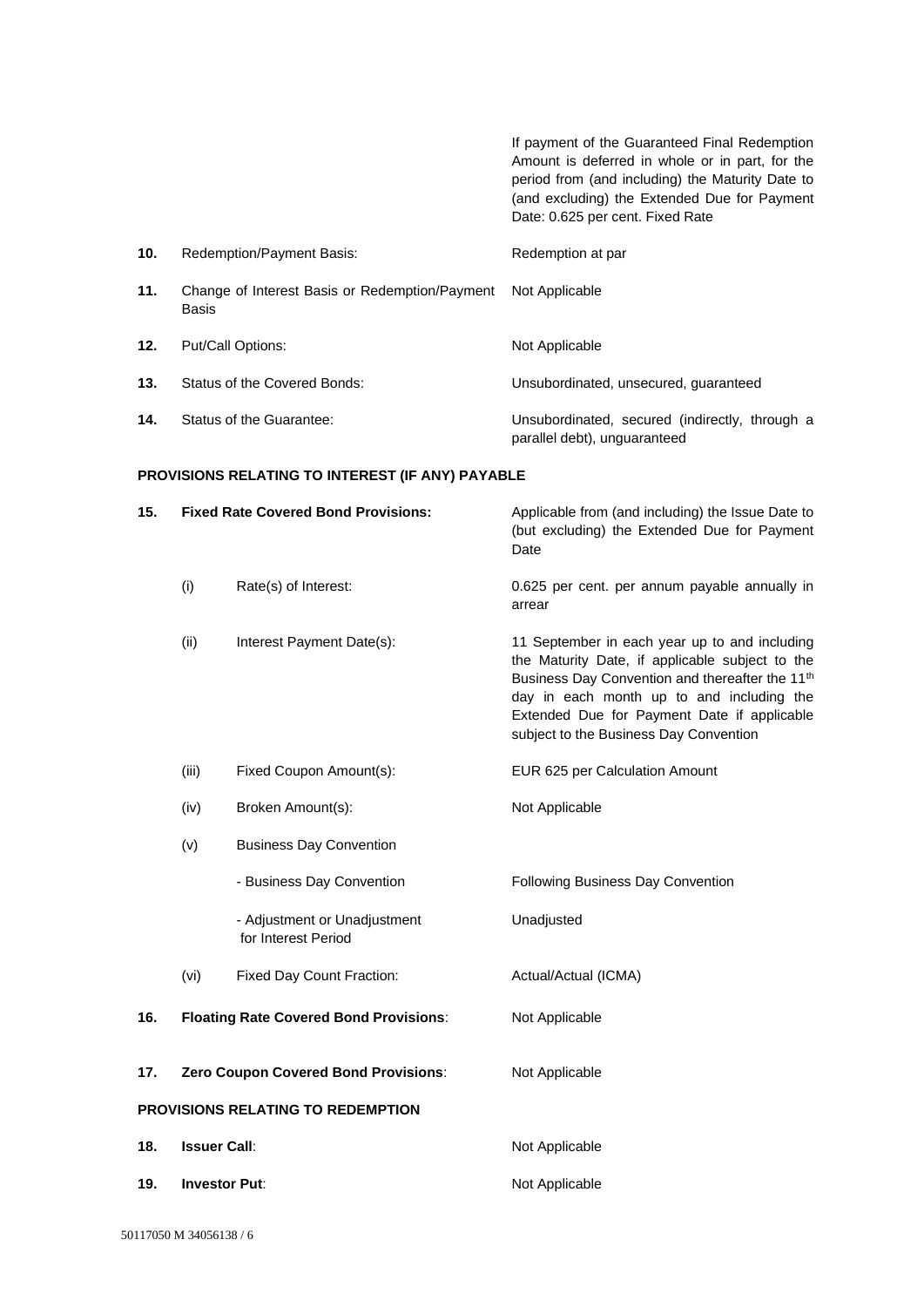| 20.                     |                                  | <b>Final Redemption Amount:</b>                                                                                                                                                                                                                       | EUR 100,000 per Calculation Amount                                                                                                                                                       |
|-------------------------|----------------------------------|-------------------------------------------------------------------------------------------------------------------------------------------------------------------------------------------------------------------------------------------------------|------------------------------------------------------------------------------------------------------------------------------------------------------------------------------------------|
| 21.                     | redemption:                      | Early Redemption Amount(s) per Calculation<br>Amount of each Covered Bond payable on<br>redemption for taxation reasons, or on acceleration<br>following an Issuer Event of Default as against the<br>Issuer or a CBC Event of Default or other early | As specified in Condition 7(e) (Early Redemption<br>Amounts)                                                                                                                             |
|                         |                                  | <b>GENERAL PROVISIONS APPLICABLE TO THE COVERED BONDS</b>                                                                                                                                                                                             |                                                                                                                                                                                          |
| 22.                     | Form of Covered Bonds:           |                                                                                                                                                                                                                                                       | Bearer form                                                                                                                                                                              |
|                         |                                  |                                                                                                                                                                                                                                                       | Temporary Global Covered Bond exchangeable<br>for a Permanent Global Covered Bond which is<br>exchangeable for Definitive Covered Bonds only<br>upon the occurrence of an Exchange Event |
| 23.                     |                                  | New Global Note form:                                                                                                                                                                                                                                 | Not Applicable (see also Part B - item 7(viii)                                                                                                                                           |
| 24.                     | a)                               | Exclusion of set-off:                                                                                                                                                                                                                                 | Not Applicable                                                                                                                                                                           |
|                         | b)                               | German Insurers:                                                                                                                                                                                                                                      | Not Applicable                                                                                                                                                                           |
| 25.                     |                                  | Additional Financial Centre(s) or other special<br>provisions relating to payment Dates:                                                                                                                                                              | Not Applicable                                                                                                                                                                           |
| 26.                     | Talons mature):                  | Talons for future Coupons to be attached to<br>Definitive Covered Bonds (and dates on which such                                                                                                                                                      | No.                                                                                                                                                                                      |
| 27.                     | <b>Consolidation Provisions:</b> |                                                                                                                                                                                                                                                       | The provisions of Condition 18 (Further Issues)<br>apply                                                                                                                                 |
| <b>DISTRIBUTION</b>     |                                  |                                                                                                                                                                                                                                                       |                                                                                                                                                                                          |
| 28.                     |                                  | Method of distribution:                                                                                                                                                                                                                               | Syndicated                                                                                                                                                                               |
|                         | (i)                              | If syndicated, names of Managers:                                                                                                                                                                                                                     | ABN AMRO Bank N.V.<br><b>BNP Paribas</b><br>Coöperatieve Rabobank U.A.<br>Landesbank Baden-Württemberg                                                                                   |
|                         | (ii)                             | Stabilising Manager (if any):                                                                                                                                                                                                                         | Not Applicable                                                                                                                                                                           |
| 29.                     | Dealer:                          | If non-syndicated, name and address of relevant                                                                                                                                                                                                       | Not Applicable                                                                                                                                                                           |
| <b>OTHER PROVISIONS</b> |                                  |                                                                                                                                                                                                                                                       |                                                                                                                                                                                          |
| 30.                     | (i)                              | U.S. Selling Restrictions:                                                                                                                                                                                                                            | Reg S Compliance category 2, TEFRA D                                                                                                                                                     |
|                         | (ii)                             | Prohibition of Sales to Belgian<br>Consumers:                                                                                                                                                                                                         | Applicable                                                                                                                                                                               |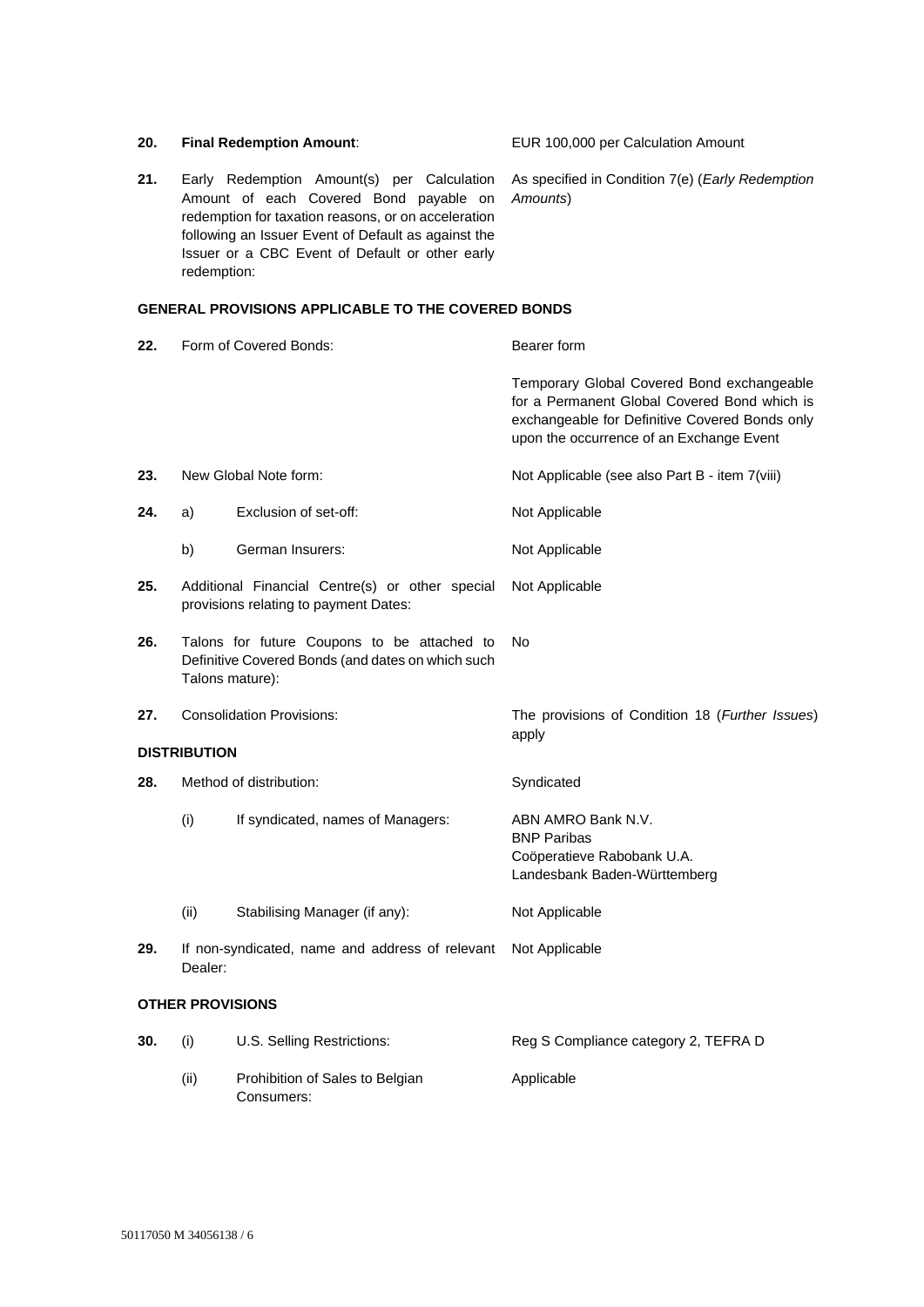## **Responsibility**

The Issuer and the CBC declare that the information contained herein is, to the best of its knowledge, in accordance with the facts and makes no omission likely to affect its import. The Issuer and the CBC (only as far as it concerns the CBC) accept responsibility for the information contained in these Final Terms.

Signed on behalf of the Issuer: Signed on behalf of the CBC:

By: Duly authorised By: Duly authorised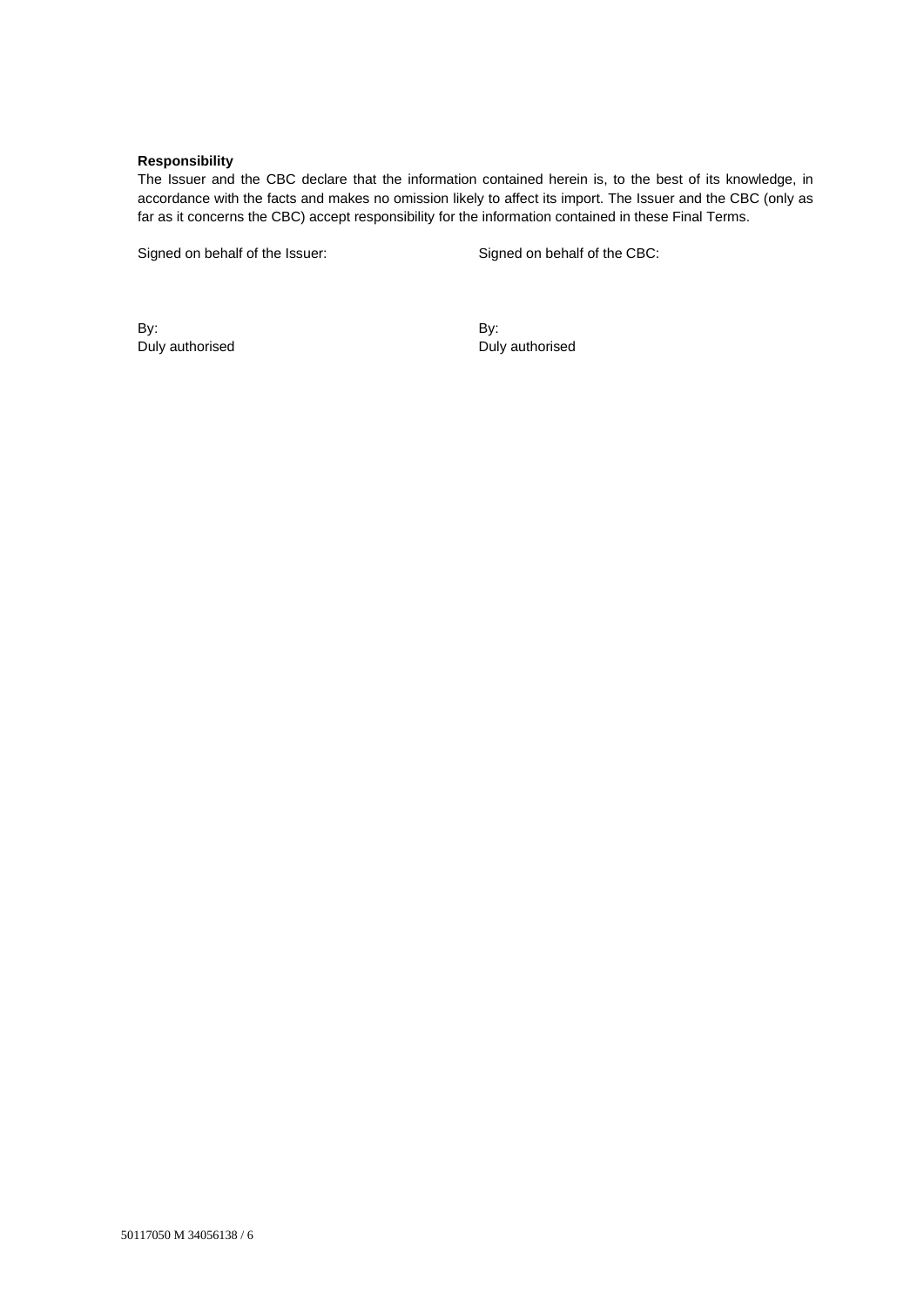## **PART B - OTHER INFORMATION**

# **1. LISTING AND ADMISSION TO TRADING**

| (i)            | Listing:                                                                                            | Euronext Amsterdam                                                                                                                                 |
|----------------|-----------------------------------------------------------------------------------------------------|----------------------------------------------------------------------------------------------------------------------------------------------------|
| (ii)           | Admission to trading:                                                                               | Application has been made for the Covered<br>Bonds to be admitted to trading on the regulated<br>market on the official list of Euronext Amsterdam |
| (iii)          | Estimate of total expenses related to EUR 5,500 (to be paid by the Issuer)<br>admission to trading: |                                                                                                                                                    |
| <b>RATINGS</b> |                                                                                                     |                                                                                                                                                    |
| Ratings        |                                                                                                     | The Covered Bonds to be issued have been<br>rated:                                                                                                 |
|                |                                                                                                     | Standard & Poor's Credit Market Services<br>Europe Limited (merged into S&P Global Ratings<br>Europe Limited on 30 June 2018): AAA                 |
|                | Registration of Rating Agency:                                                                      | Ratings Europe Limited<br>S&P.<br>Global<br>- IS<br>established in the EU and registered under                                                     |

## **3.** Notification: Not Applicable

**2. RATINGS**

## **4. INTERESTS OF NATURAL AND LEGAL PERSONS INVOLVED IN THE ISSUE**

Save as discussed in "*Subscription and Sale*", so far as the Issuer is aware, no person involved in the issue of the Covered Bonds has an interest material to the offer.

Regulation (EU) No 1060/2009, as amended (the

"**CRA Regulation**")

## **5. USE AND ESTIMATED NET PROCEEDS**

|    | (i)                                          | Estimated net proceeds: | EUR 496,420,000                                                                                                           |
|----|----------------------------------------------|-------------------------|---------------------------------------------------------------------------------------------------------------------------|
|    | (ii)                                         | Use:                    | The net proceeds of the Covered Bonds will be<br>used by the Issuer for its general corporate<br>purposes                 |
| 6. | <b>YIELD</b> (Fixed Rate Covered Bonds only) |                         |                                                                                                                           |
|    |                                              | Indication of yield:    | 0.691 per cent. per annum                                                                                                 |
|    |                                              |                         | The yield is calculated at the Issue Date on the<br>basis of the Issue Price. It is not an indication of<br>future yield. |
| 7. | <b>OPERATIONAL INFORMATION</b>               |                         |                                                                                                                           |
|    | (i)                                          | ISIN:                   | NL0013019375                                                                                                              |

| (ii)  | Common Code: | 183596314      |
|-------|--------------|----------------|
| (iii) | WKN Code:    | Not Applicable |